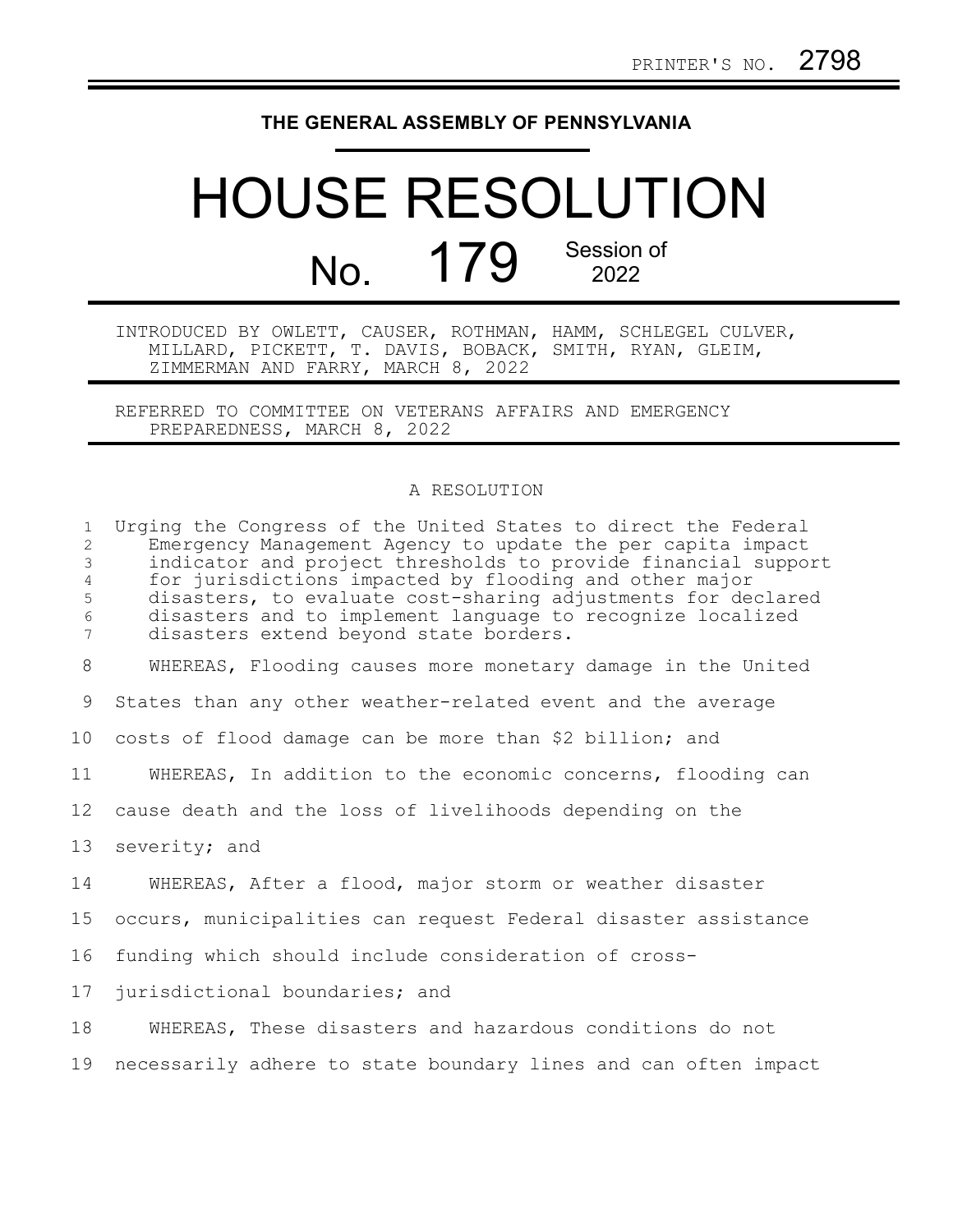multiple areas; and 1

WHEREAS, Before a municipality can receive funding through the Federal Emergency Management Agency (FEMA) Public Assistance Program, the President of the United States must declare a disaster; and 2 3 4 5

WHEREAS, The FEMA Public Assistance Program is a reimbursement program that provides Federal funding support to cover the costs of disaster-related work and repairs; and WHEREAS, Applicants must submit requests for public assistance within 30 days of the disaster declaration, in addition to providing documentation for the contracts, equipment and other information necessary to the application and corresponding maintenance; and 6 7 8 9 10 11 12 13

WHEREAS, The Robert T. Stafford Disaster Relief and Emergency Assistance Act, 42 U.S.C. §§ 5121-5207 (the Stafford Act) § 401 states in part that: "All requests for a declaration by the President that a major disaster exists shall be made by the Governor of the affected State"; and 14 15 16 17 18

WHEREAS, The Stafford Act declares that the Federal share "shall be not less than 75 percent," and the cost-share adjustments are based on regulatory authority and handled through administrative action; and 19 20 21 22

WHEREAS, Congress should continue to consider legislative adjustments to the Stafford Act cost-sharing requirements; and WHEREAS, By implementing expansions or exemptions through waivers, Federal, state and local entities can determine the responsibilities following a weather-related disaster; and WHEREAS, The Federal Register reviews the decennial population to determine the amount of damage the state is expected to independently manage without the need for 23 24 25 26 27 28 29 30

20220HR0179PN2798 - 2 -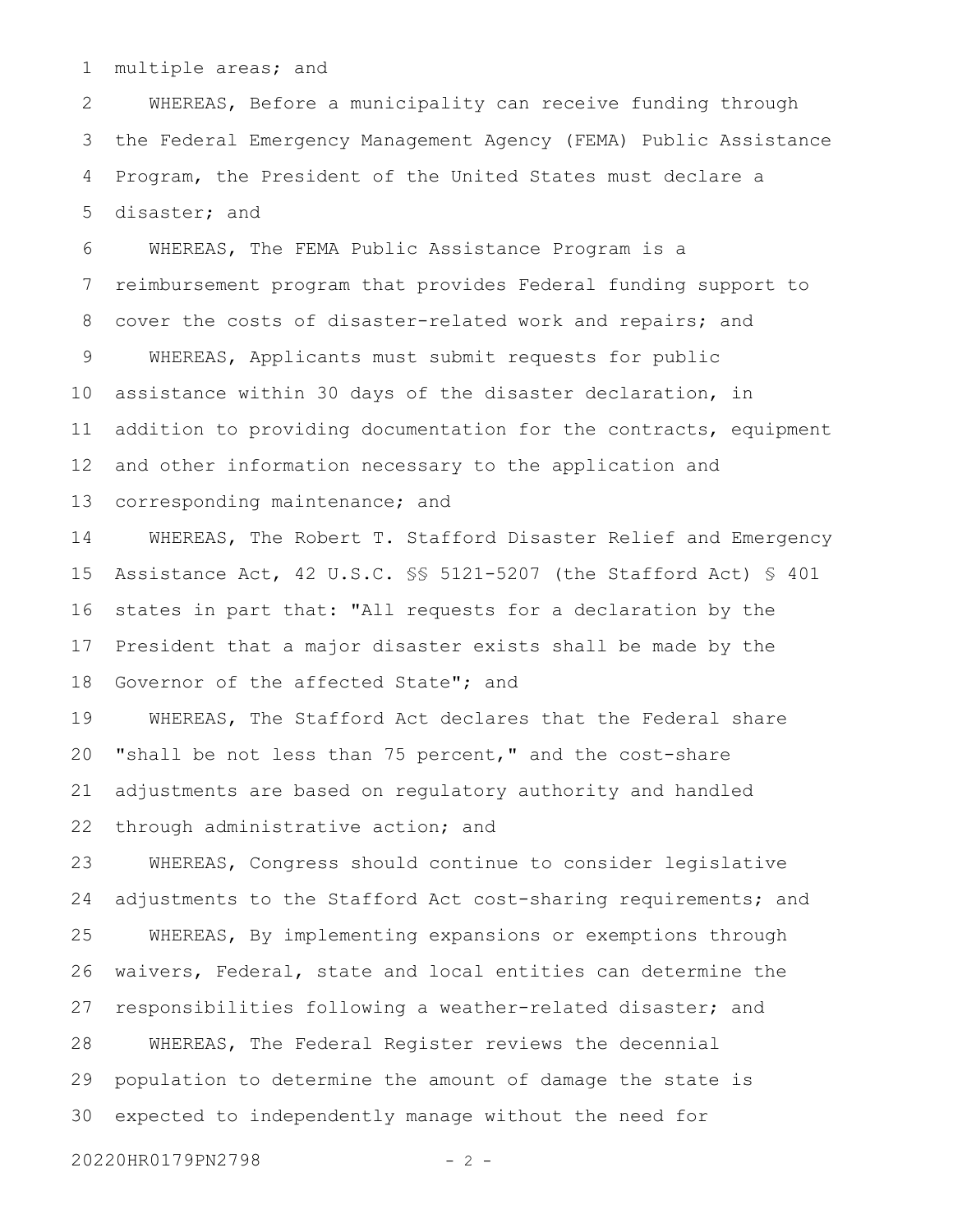supplemental Federal assistance; and 1

WHEREAS, Per capita amounts should be updated on an annual basis to reflect changes in population and overall cost adjustments; and 2 3 4

WHEREAS, When a presidential disaster declaration is needed, there must be a collaborative approach to handling the preliminary damage assessment that must occur between the FEMA regional office, Federal and state partners as well as local government representatives; and 5 6 7 8 9

WHEREAS, FEMA reviews several aspects when determining the estimated costs of assistance for the Federal and non-Federal per capita dollar amounts; and 10 11 12

WHEREAS, The countywide per capita impact indicator and project thresholds for FEMA Individual Assistance and Public Assistance for municipalities may be divided by a state line which causes disparities in resources and support in responding to the same weather emergency; and 13 14 15 16 17

WHEREAS, FEMA should amend the estimated cost of the assistance factor to raise the per capita indicator and the minimum threshold and the magnitude and severity of the disaster must be taken into consideration in addition to the obligations of the Federal, state and local entities; and 18 19 20 21 22

WHEREAS, In 1999, FEMA established a \$1 million minimum threshold for damages as the result of a disaster and within the proposed area for public assistance; and 23 24 25

WHEREAS, FEMA adjusts the statewide per capita impact indicator under the Public Assistance Program to reflect changes in the Consumer Price Index for All Urban Consumers published by the Department of Labor; and 26 27 28 29

WHEREAS, All disaster declarations on or after October 1, 30

20220HR0179PN2798 - 3 -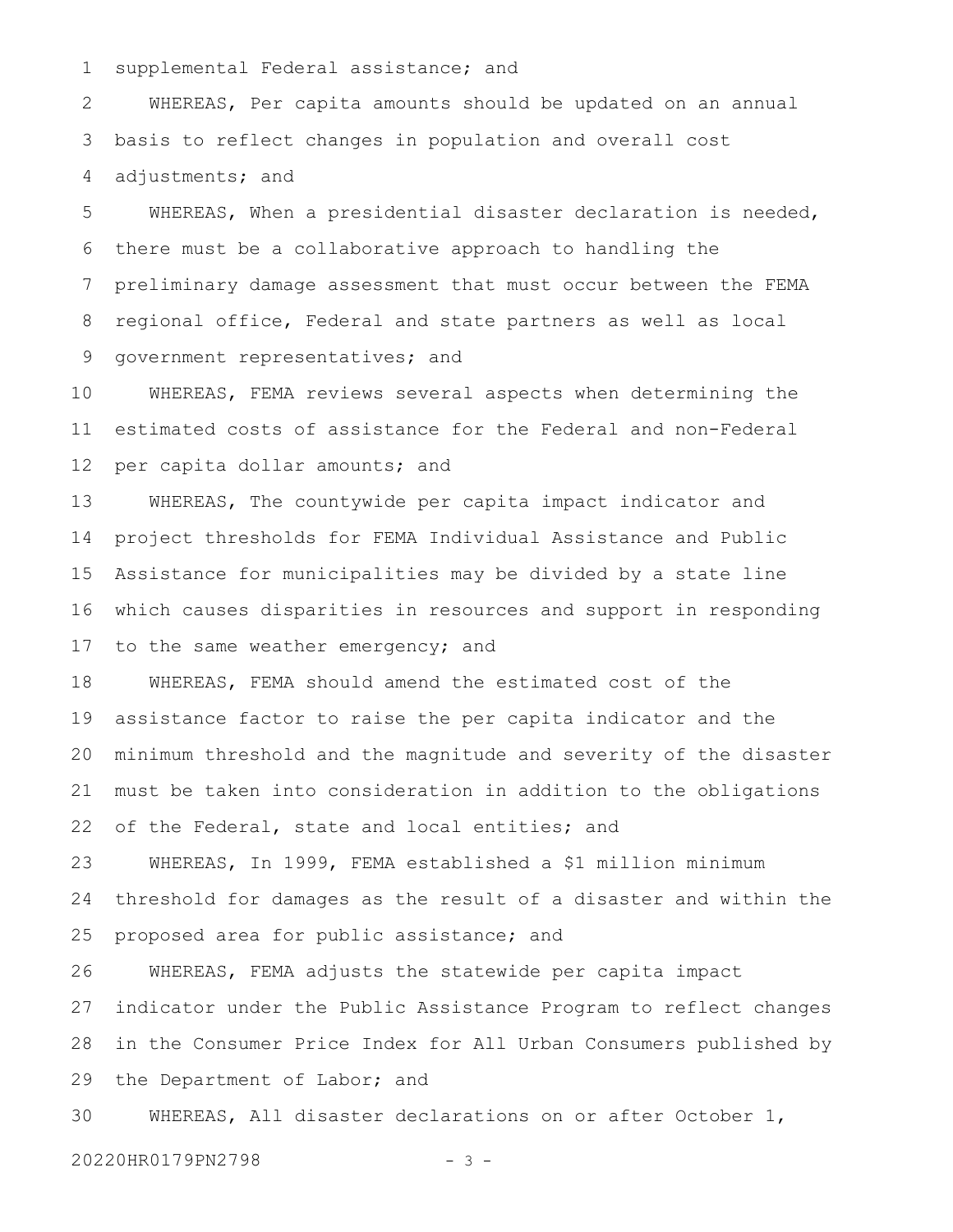2021, will have a statewide per capita impact indicator increased to \$1.63 and current figures are \$4.10 per capita for the county; and 1 2 3

WHEREAS, Although municipalities may meet the criteria for per capita damage based on the county or the state thresholds, a municipality's overall eligibility based on current figures may qualify under one indicator, but not the other; and WHEREAS, In Tioga County, during the spring of 2021, flooding in the Roseville area caused over \$8 million in damages; and WHEREAS, Based on the current FEMA criteria, Tioga County did not qualify for assistance; and 4 5 6 7 8 9 10 11

WHEREAS, Furthermore, in August 2021, there was extensive flooding caused by a single storm in Northern Tioga County, Pennsylvania and Southern Steuben County, New York; and WHEREAS, Stueben County qualified for a public assistance declaration, while Tioga County did not; and 12 13 14 15 16

WHEREAS, Pennsylvania municipalities should be granted equal access and opportunity to individual and public assistance to FEMA funding following a declared disaster; and 17 18 19

WHEREAS, By recognizing that hazardous storms and other natural disasters are not cognizant of geographic borders, FEMA will permit eligible jurisdictions to apply for the critical funding to rebuild, repair and sustain infrastructure; therefore be it 20 21 22 23 24

RESOLVED, That the House of Representatives of the Commonwealth of Pennsylvania urge the Congress of the United States to direct the Federal Emergency Management Agency to update the per capita impact indicator and project thresholds to provide financial support for jurisdictions impacted by flooding and other major disasters, to evaluate cost-sharing adjustments 25 26 27 28 29 30

20220HR0179PN2798 - 4 -